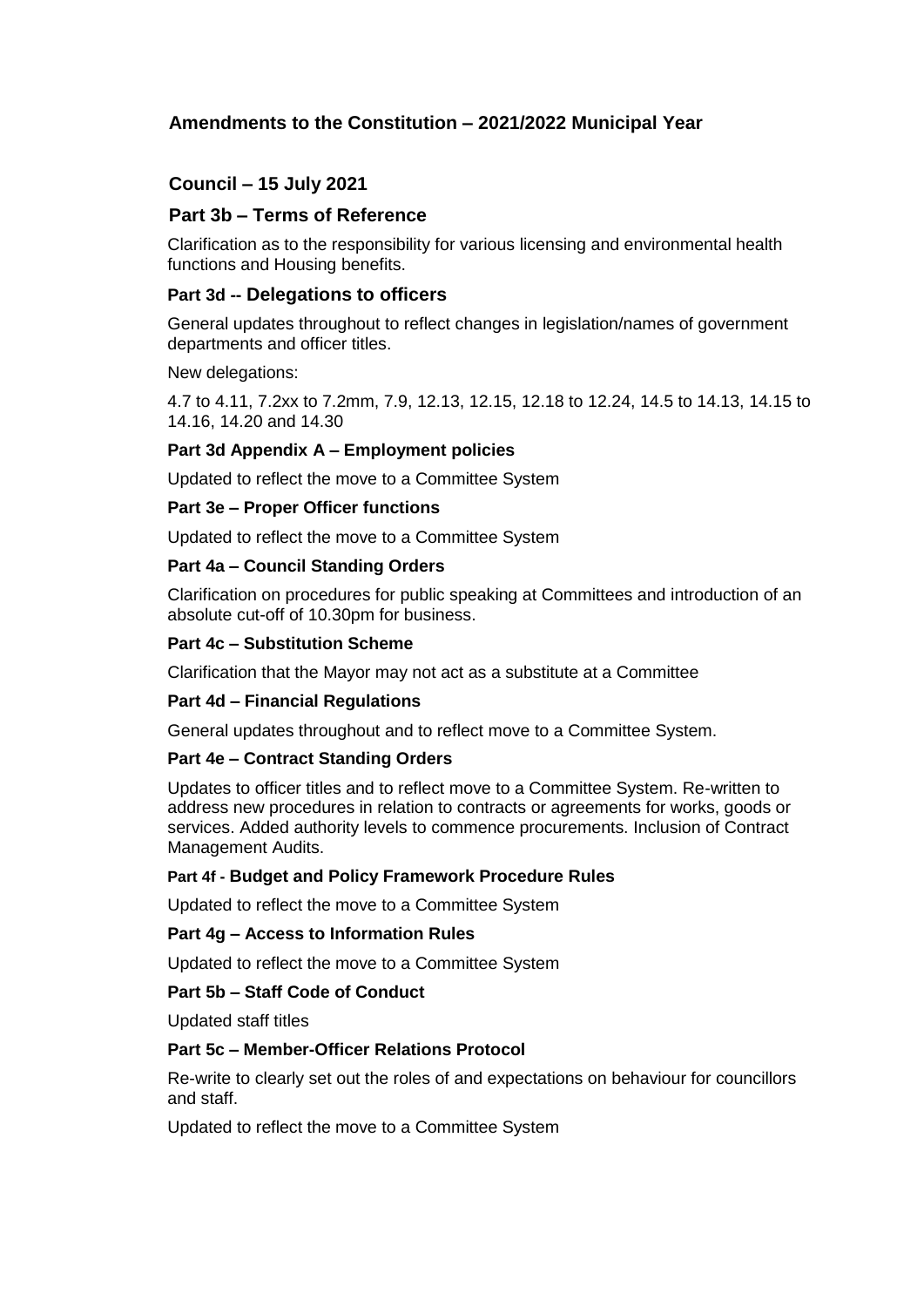# **Part 5d – Planning Code**

Clarification of call-in procedure, removal of call-over and additional guidance on decision making.

## **Part 5h – Monitoring Officer Protocol**

Updated to reflect the move to a Committee System

# **Part 5j - Policy on Gifts, Hospitality and Sponsorship**

Increased nominal value of gifts from £35 to £50.

#### **Part 5k – Conflicts of Interest Policy**

Updated to reflect the move to a Committee System

## **Part 5l - Protocol for recording and reporting public meetings**

Addition of a new protocol to advise the public on their rights to record and report on public meetings.

## **Council - 14 October 2021**

## **Part 5a - Members Code of Conduct**

LGA Model Code adopted

# **Part 5f – Counter Fraud, Bribery and Corruption Strategy**

Reviewed to reflect best practice involving three minor changes to reflect current terminology.

## **Council 5 May 2022**

## **Part 5i – Money Laundering Policy**

Updated to reflect the five key principles within the CIPFA Code of Practice and details of the roles and responsibilities of officers.

## **Council – 26 May 2022**

## **Part 3b – Terms of Reference**

- Revision to functions of Corporate Policy and Resources, Environment and Sustainability and Neighbourhood Services and Enforcement **Committees**
- Expansion of functions of Administrative Committee to include responsibility for scrutinising matters under a revised call-in procedure
- Increase in membership of Development Sub-Committee
- Decrease in membership of Community Wellbeing and Housing **Committee**

## **Part 3c Delegations in Consultation with Chair/Vice-Chair**

Increase in financial limit at PH1 to reflect changes to Part 3d 4.2(a)